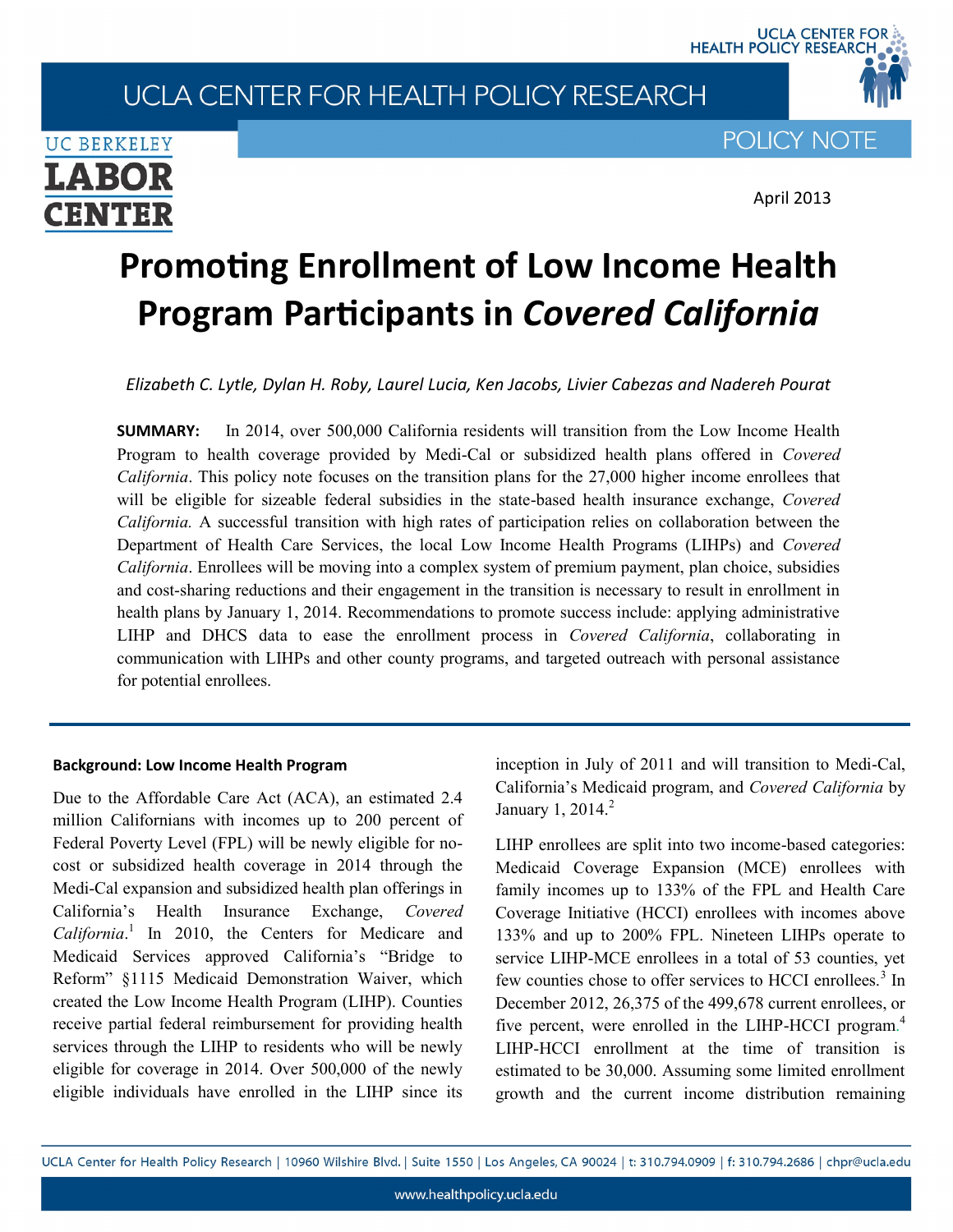unchanged, approximately 27,000 will be eligible for coverage options through *Covered California* by December  $2013<sup>5</sup>$ 

Additional background information on LIHP and the transition of LIHP-MCE enrollees to Medi-Cal is presented in: *[Smooth Transitions into Medi](http://healthpolicy.ucla.edu/publications/search/pages/detail.aspx?PubID=1191)-Cal: Ensuring Continuity [of Coverage for Low Income Health Program Enrollees.](http://healthpolicy.ucla.edu/publications/search/pages/detail.aspx?PubID=1191)* 

#### **Background: LIHP-HCCI**

The LIHP-HCCI program builds on a previous Coverage Initiative program undertaken by ten California counties from  $2007-2010$ .<sup>6</sup> Each of the ten counties created a Coverage Initiative program to serve individuals with family incomes up to 200% of FPL who were ineligible for Medi-Cal. Under the 'Bridge to Reform' §1115 Waiver of 2010 which created the LIHP, all California counties had an option to provide services to individuals with incomes up to 200% FPL and receive 50% federal reimbursement for the services provided.

Four counties that had participated in the 2007-2010 Coverage Initiative program chose to operate LIHP-HCCI programs: Alameda, Contra Costa, Orange and Ventura. The remaining six counties that participated in the 2007- 2010 Coverage Initiative program transitioned their enrollees to LIHP, but opted not to open their LIHP enrollment to new HCCI enrollees. All other counties chose not to participate in the LIHP-HCCI. LIHPs choosing to offer an HCCI program component had to ensure that LIHP -MCE enrollees would have priority over LIHP-HCCI enrollees.

#### **Exhibit 1. LIHP-HCCI enrollment by county as of December 2012**

|                          | <b>LIHP-HCCI Program Enrollment</b><br>December 2012                           |
|--------------------------|--------------------------------------------------------------------------------|
| County                   | No. of Enrollees                                                               |
| Alameda                  | 8,990                                                                          |
| <b>Contra Costa</b>      | 2,120                                                                          |
| Orange                   | 9,745                                                                          |
| Ventura                  | 2,934                                                                          |
| <b>Total</b>             | 23,789                                                                         |
| County                   | enrollees now being served by LIHP<br><b>December 2012</b><br>No. of Enrollees |
| Kern                     |                                                                                |
|                          | 414                                                                            |
| Los Angeles <sup>1</sup> | 185                                                                            |
| San Diego                | 85                                                                             |
| San Francisco            | 1,039                                                                          |
| <b>San Mateo</b>         | 152                                                                            |
| Santa Clara              | 711                                                                            |

**Total 26,375**



Number of individuals with incomes above 133% FPL enrolled in LIHP in December 2012.

 $<sup>1</sup>$  Los Angeles County data are self-reported.</sup>

UCLA Center for Health Policy Research | 10960 Wilshire Blvd. | Suite 1550 | Los Angeles, CA 90024 | t: 310.794.0909 | f: 310.794.2686 | chpr@ucla.edu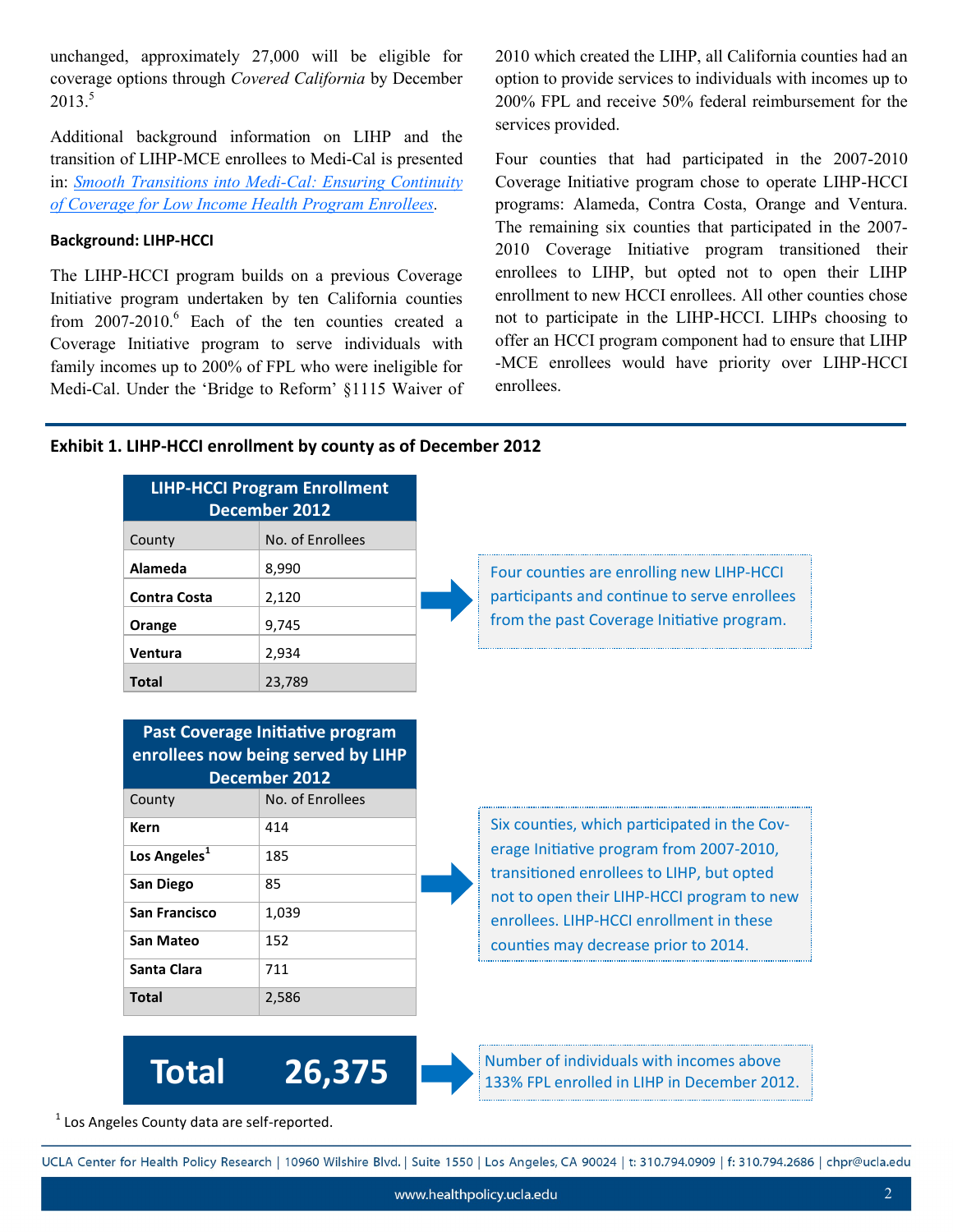#### **Update on LIHP-HCCI Enrollment**

In December 2012, LIHP-HCCI enrollment nearly reached the total expected to transition to *Covered California* in 2014 (27,000). Exhibit 1 provides an overview of the current LIHP-HCCI programs and their enrollment as of December 2012. LIHP-HCCI enrollment is not expected to increase dramatically before the transition. In counties without active HCCI programs, enrollment will likely decrease as some enrollees experience income changes and older enrollees qualify for Medicare.

#### *Covered California,* **The Health Insurance Exchange of California**

California was one of the first states to develop a statebased health insurance exchange authorized by the ACA, which has been conditionally approved to operate by the U.S. Department of Health and Human Services. The exchange, named *Covered California*, is a virtual marketplace that allows citizens and lawfully residing immigrants, who do not have access to affordable employment-based coverage and are not eligible for Medi-Cal or other public coverage, to purchase subsidized health insurance if they earn up to 400% of FPL. *Covered California* health plans are also available to small employers through the Small Business Health Options Program (SHOP).<sup>7</sup>

The California Simulation of Insurance Markets (CalSIM) model predicts that 840,000 to 1.2 million individuals with family incomes below 400% FPL will purchase insurance offered through *Covered California* and receive incomebased premium tax credits to subsidize the out-of-pocket cost of coverage in 2014.<sup>8</sup> While CalSIM estimates that 840,000 Californians with incomes up to 200% FPL will be

eligible for premium tax credits*,* enrollment in *Covered California* is expected to range from 36 to 54% (between 300,000 and 450,000 individuals) in  $2014$ .<sup>9</sup> The lower range of take-up represents the response if minimal outreach is performed while the upper range represents the response anticipated with targeted outreach and communications and a strong effort made to engage the newly eligible.

#### **LIHP-HCCI Enrollees Qualify for Subsidized Health Coverage in** *Covered California*

LIHP-HCCI enrollees are among those eligible for premium subsidies and cost-sharing reductions to lower their total cost of health care services. Premium contributions for this group may be as low as \$40 per individual or \$82 for a family of four according to the UC Berkeley Center for Labor Research and Education's Premium Calculator (Exhibit 2). For LIHP-HCCI enrollees, subsidized monthly premium contributions vary by family size and annual household income; the total out-of-pocket expenditures are limited for deductibles, co-payments and other cost sharing.

Paying for health services will not be completely new to the LIHP-HCCI enrollees, but the requirement to pay a monthly premium and also a share of the services will be a significant change. LIHP-HCCI programs have various cost structures and none charge a monthly premium for enrollment. The maximum annual cost sharing amount may not exceed 5% of family income. LIHP-HCCI enrollees with incomes above 150% FPL are those most likely to have experience with cost sharing for health services such as prescriptions, emergency room visits and outpatient visits. Preparing enrollees for the change in payment type

| Exhibit 2. Expected costs of subsidized insurance plans in Covered California for LIHP-HCCI enrollees |  |  |
|-------------------------------------------------------------------------------------------------------|--|--|
|-------------------------------------------------------------------------------------------------------|--|--|

|                                      | <b>Single Individual</b> | <b>Family of Four</b> |
|--------------------------------------|--------------------------|-----------------------|
| <b>Federal Poverty Level</b>         | Up to 200%               | Up to 200%            |
| Annual Income                        | $$15,870 - 22,900$       | \$32,520-47,000       |
| Monthly premium contribution         | $$40 - 120$              | $$82 - 246$           |
| Annual limit on out of pocket costs* | \$2,250                  | \$4,500               |

\*Annual limit applies to: deductibles, co-payments, and other cost sharing. *Source*: <http://laborcenter.berkeley.edu/healthpolicy/calculator/index.shtml>

UCLA Center for Health Policy Research | 10960 Wilshire Blvd. | Suite 1550 | Los Angeles, CA 90024 | t: 310.794.0909 | f: 310.794.2686 | chpr@ucla.edu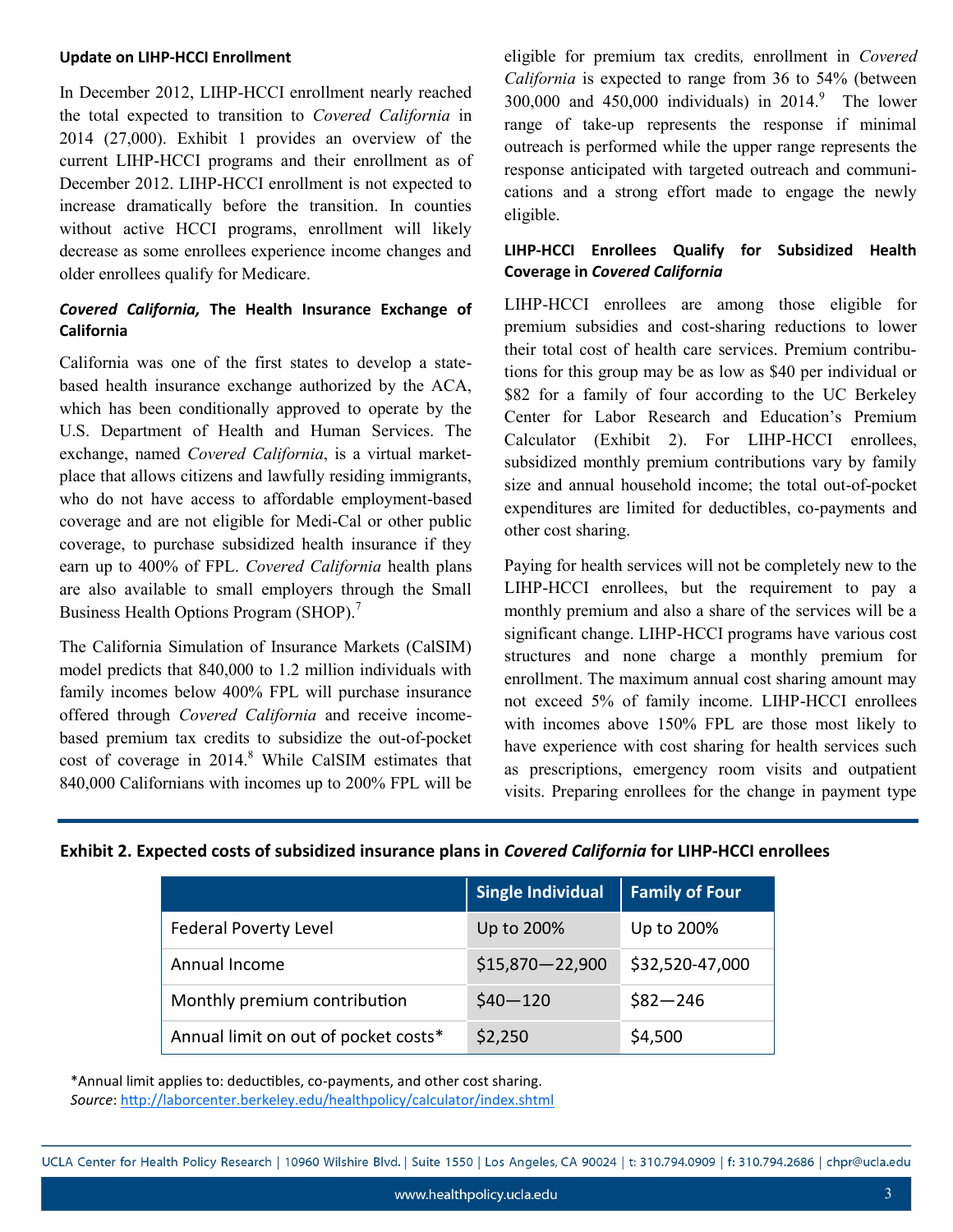and frequency will be an important aspect of promoting a successful transition.

## **Other LIHP-HCCI enrollees will be income eligible for Medi-Cal**

LIHP-HCCI enrollees have incomes above 133% and up to 200% of FPL. However, *Covered California*'s income eligibility for this group begins above 138% FPL. This means that some LIHP-HCCI enrollees will be eligible for the Medi-Cal expansion rather than subsidized coverage through *Covered California*.<sup>10</sup>Review of current enrollee income levels shows that approximately 90 percent, an estimated 27,000, of LIHP-HCCI enrollees will be incomeeligible for *Covered California*. <sup>11</sup> A few LIHP-HCCI enrollees may be ineligible for subsidies in *Covered California* because their employer or a family member's employer offers coverage considered affordable under the ACA. However, employer decisions in late 2013 will drive what insurance coverage options are available to those enrollees.

#### **Transition Planning for LIHP-HCCI Enrollees is Underway**

The 'Bridge to Reform' §1115 Waiver Special Terms and Conditions require the development of a transition plan to move LIHP enrollees into new options for affordable coverage. Planning for the transition of LIHP-HCCI enrollees to *Covered California* is likely to be more complex than the LIHP to Medi-Cal transition because of new, streamlined income determination methods required by the ACA, the availability of tax credits and cost sharing reductions, and the need to choose a private health plan. During 2012, California focused primarily on planning for the transition of LIHP-MCE enrollees to Medi-Cal due to their large number (currently over 470,000) and the limited information that was available regarding *Covered California* health plans and the California Healthcare Eligibility Enrollment and Retention System (CalHEERS). More detailed planning for the *Covered California* transition is now underway. A summary of current transition plans for the LIHP-HCCI enrollees is provided below.

#### **Communication and Outreach**

Communication plans that have already been developed by the Department of Health Care Services (DHCS) and *Covered California* include:

LIHP enrollees will receive notification that the LIHP

will be ending December 31, 2013. A general notice will be provided and include information about *Covered California* and the Medi-Cal expansion.

- A LIHP Transition Planning Workgroup has been initiated by DHCS to involve stakeholders in the process of developing communication and outreach materials, as well as providing insight and feedback on other Medi-Cal and Exchange related policy and operational decisions. Group members include advocates, community-based organizations, LIHPs, as well as key DHCS departments and consultants.
- *Covered California* is establishing plans for extensive outreach and marketing to California residents with incomes up to 400% of FPL, which will also reach LIHP enrollees.

#### **Promoting Enrollment**

To facilitate the transition to new coverage options in 2014, LIHP-HCCI data from the Medi-Cal Eligibility Data System (MEDS) will be provided to *Covered California* for targeted outreach to LIHP-HCCI enrollees.<sup>12</sup> *Covered California* customer service representatives will assist HCCI enrollees in completing the eligibility determination process through CalHEERS. Based on the outcome, HCCI enrollees will be incorporated into transition activities for *Covered California* or follow steps to be enrolled in Medi– Cal. CalHEERS will also determine eligibility for subsidies and the premium tax credit amount. CalHEERS utilizes Modified Adjusted Gross Income (MAGI) guidelines to assess eligibility, a new requirement created by the ACA.

#### **Recommendations to Promote a Smooth Transition**

A successful LIHP-HCCI transition depends on active engagement of LIHP enrollees in choosing appropriate subsidy assistance levels and choosing a health plan. Recommendations below describe methods to enhance engagement and promote purchasing of health insurance plans through *Covered California*.

#### **Recommendation 1: Collaborate with LIHPs for Communication and Outreach Activities**

*Covered California* has the opportunity to promote enrollment by working closely with the counties serving the majority if LIHP-HCCI enrollees: Ninety-two percent of LIHP-HCCI enrollees are found within Alameda, Contra Costa, Orange, San Francisco and Ventura counties. The

UCLA Center for Health Policy Research | 10960 Wilshire Blvd. | Suite 1550 | Los Angeles, CA 90024 | t: 310.794.0909 | f: 310.794.2686 | chpr@ucla.edu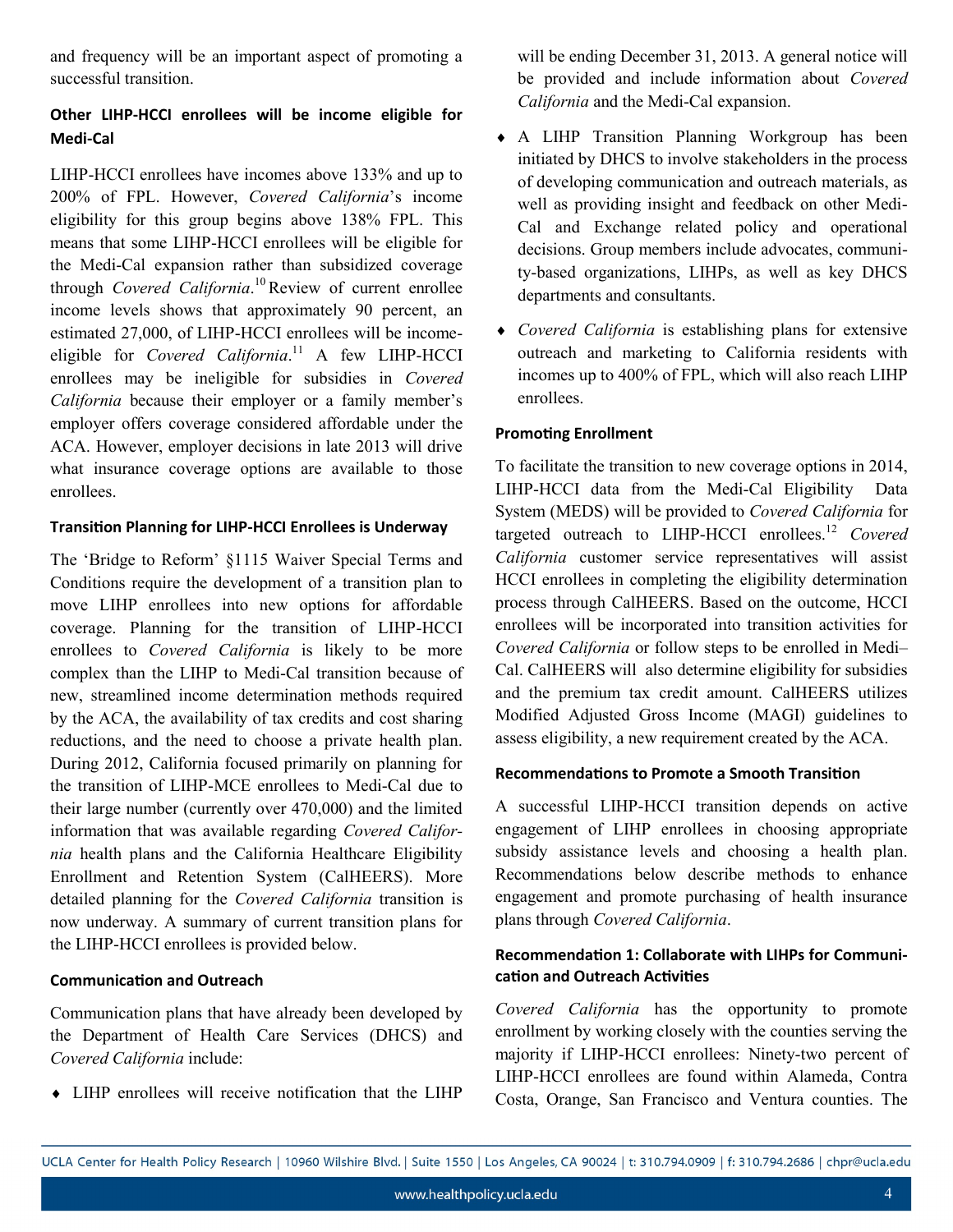following strategies could be incorporated into *Covered California* communication and outreach in these counties:

- Develop joint communications with the LIHPs so that current LIHP-HCCI enrollees hear about *Covered California* from the LIHP, an organization they associate with their personal health care. Examples of joint communications to enhance enrollment include:
	- The first targeted outreach mailing explaining that the LIHP coverage is ending and how to pursue coverage within *Covered California* beginning in October 2013 during open enrollment.
	- A letter to LIHP providers about the transition and a Frequently Asked Questions document to support the providers' ability to answer questions from LIHP enrollees.
- Engage LIHPs in reaching out to those previously enrolled in LIHP or those on LIHP waiting lists, as these individuals would not be included in mailings to current enrollees about *Covered California* or Medi-Cal.
- Prepare LIHPs to be the point-of-contact for questions until October 2013 when *Covered California* can enroll new beneficiaries. After October 1st, the LIHP enrollees can contact *Covered California* directly and talk to Service Center staff.
- Create a special toll-free number leading to Service Center staff knowledgeable about LIHP, and provide notice that because of current or past eligibility for LIHP, they are likely to be eligible for subsidies.
- Provide enrollment assisters in the LIHP-HCCI counties with information so they can answer questions and guide previous LIHP enrollees into appropriate programs.

*Covered California* could also consider working closely with counties not currently operating a LIHP-HCCI program, but operating other county-based health coverage programs. A share of enrollees from these county programs will be eligible for *Covered California* and some may also qualify for subsidies. Collaborating on communication and outreach may offer *Covered California* an opportunity to reach a larger group of beneficiaries who may not have had the opportunity to be enrolled in a LIHP.

#### **Recommendation 2: Utilize LIHP Data for the Enrollment Process and Provide Personalized Follow-up**

*Covered California* could build on the current plans for targeted outreach to LIHP-HCCI enrollees by using the same information to pre-fill *Covered California* enrollment data fields. This will reduce the number of steps required to enroll in coverage and allow enrollees to focus on choosing a health plan and understanding premium tax credits. Making this information available to Service Center staff assisting with enrollment will also speed the enrollment process.

Given the concentration of HCCI participants in a small number of counties, *Covered California* should promote enrollment through preparing specialized assisters in the counties with HCCI enrollees. Specialized assisters could perform follow-up phone calls to gather additional information and support LIHP enrollees in enrolling in new coverage.

#### **Conclusion**

LIHP-HCCI enrollees will need to be engaged in the process of transition from LIHP to *Covered California.* Through collaborative communication, timely facilitation of the enrollment process and providing additional support to enrollees, *Covered California* can enhance enrollment of the eligible LIHP-HCCI participants.

## **Author Information**

Elizabeth Lytle, MPH, is a policy analyst at the University of California, Berkeley, Center for Labor Research and Education; Dylan H. Roby, PhD, is the director of the Health Economics and Evaluation Research Program at the UCLA Center for Health Policy Research and an assistant professor of health policy and management in the UCLA Fielding School of Public Health; Laurel Lucia, MPP, is a policy analyst at the University of California, Berkeley, Center for Labor Research and Education; Ken Jacobs is the chair of the University of California, Berkeley, Center for Labor Research and Education; Livier Cabezas, MPA, is project manager and research associate at the UCLA Center for Health Policy Research; Nadereh Pourat, PhD, is the director of research at the UCLA Center for Health Policy Research and a professor of health policy and management in the UCLA Fielding School of Public Health.

UCLA Center for Health Policy Research | 10960 Wilshire Blvd. | Suite 1550 | Los Angeles, CA 90024 | t: 310.794.0909 | f: 310.794.2686 | chpr@ucla.edu